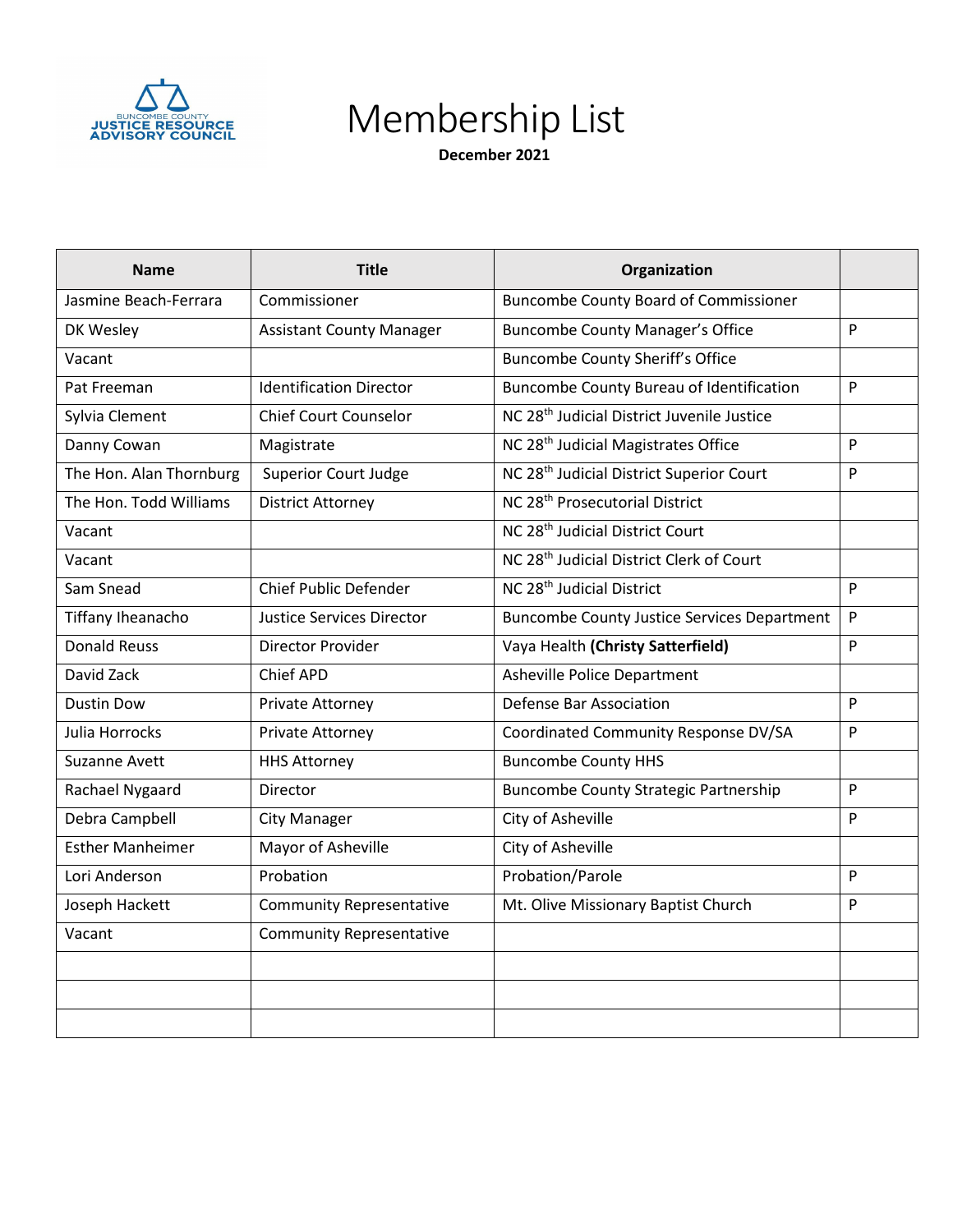

**Minutes** December 3, 2021 12:30 pm – 2:00 pm

- Welcome
- Dakisha (DK) Wesley open with roll call (see attachment)

Consent of Agenda and Minutes

Rachel Nygaard requested alternative attendee to be added to minutes.

Christy Satterfield attended for Donald Reuss

Pat Freeman motion to accept Agenda and Minutes, Sam Snead second; those in attendance approved.

- Old Business
	- o Behavioral Health Justice Collaborative Updates Tiffany Iheanacho
		- o Updates on Behavioral Health Justice Collaborative was provided:
			- Background Information
			- BHJC Priority areas
			- Progress to date on current priorities
			- Next steps: Coordination/Financial Planning

Question, suggestion, and further discussion regarding this topic took place

- New Business
	- Race and Ethnicity Data Collection- ID Bureau Project: Hannah Legerton, & Roxana Aguilar
		- o Background was provided by Hannah Legerton regarding the Burns Institute and the support it will provide the SJC with collecting accurate ethnicity data
		- o Roxana Aguilar, provided a presentation which guided the conversation on ethnicity data collection
		- o Pat Freeman express how the department will be relying on the Burns Institute for training on how to properly use the software.

No further discussion regarding this topic took place

Question and further discussion regarding this topic took place